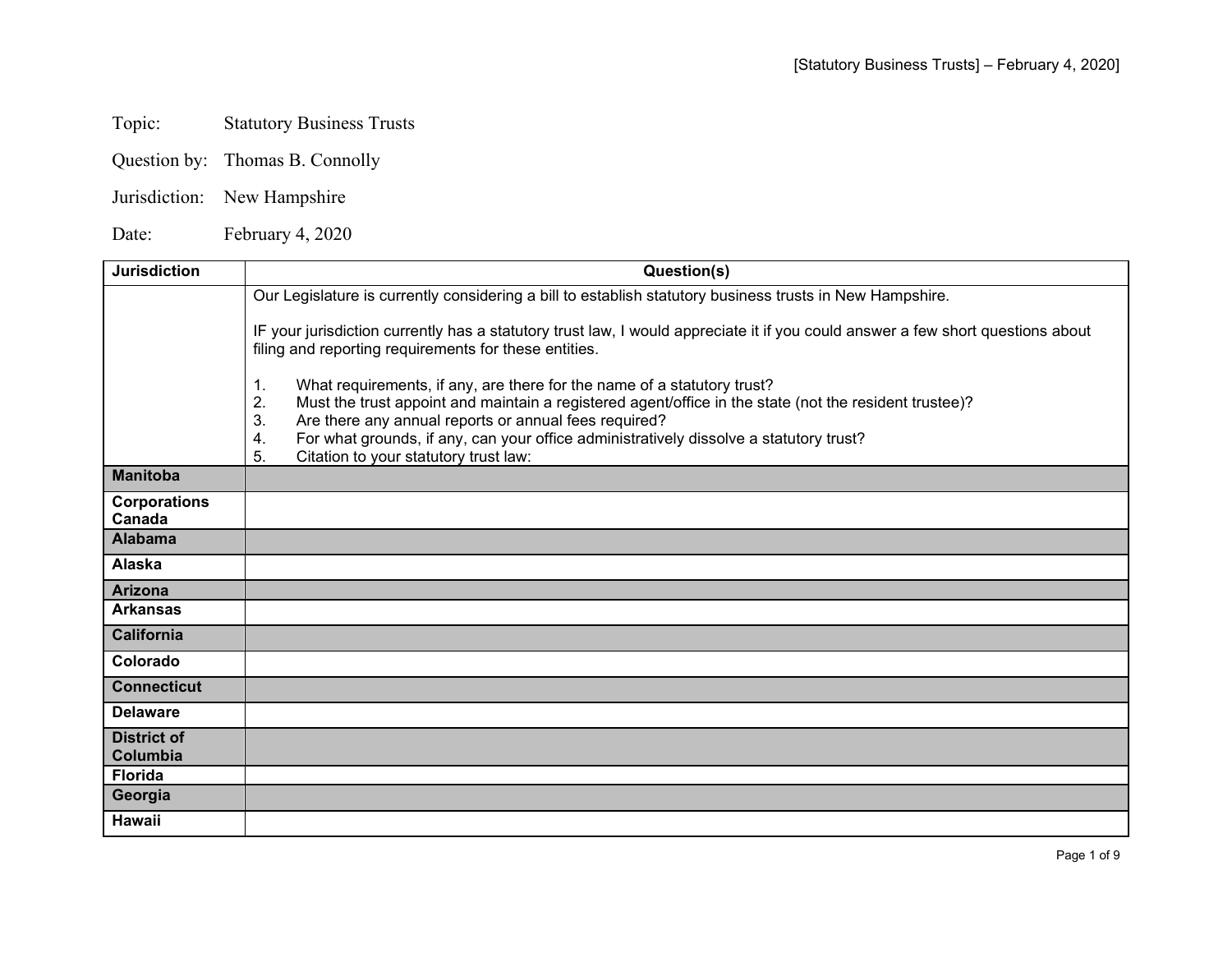| <b>Jurisdiction</b> | Question(s)                                                                                                                                                                                                                                                                                                                                                                                                 |
|---------------------|-------------------------------------------------------------------------------------------------------------------------------------------------------------------------------------------------------------------------------------------------------------------------------------------------------------------------------------------------------------------------------------------------------------|
|                     | Our Legislature is currently considering a bill to establish statutory business trusts in New Hampshire.                                                                                                                                                                                                                                                                                                    |
|                     | IF your jurisdiction currently has a statutory trust law, I would appreciate it if you could answer a few short questions about<br>filing and reporting requirements for these entities.                                                                                                                                                                                                                    |
|                     | What requirements, if any, are there for the name of a statutory trust?<br>1.<br>Must the trust appoint and maintain a registered agent/office in the state (not the resident trustee)?<br>2.<br>Are there any annual reports or annual fees required?<br>3.<br>For what grounds, if any, can your office administratively dissolve a statutory trust?<br>4.<br>Citation to your statutory trust law:<br>5. |
| Idaho               |                                                                                                                                                                                                                                                                                                                                                                                                             |
| <b>Illinois</b>     |                                                                                                                                                                                                                                                                                                                                                                                                             |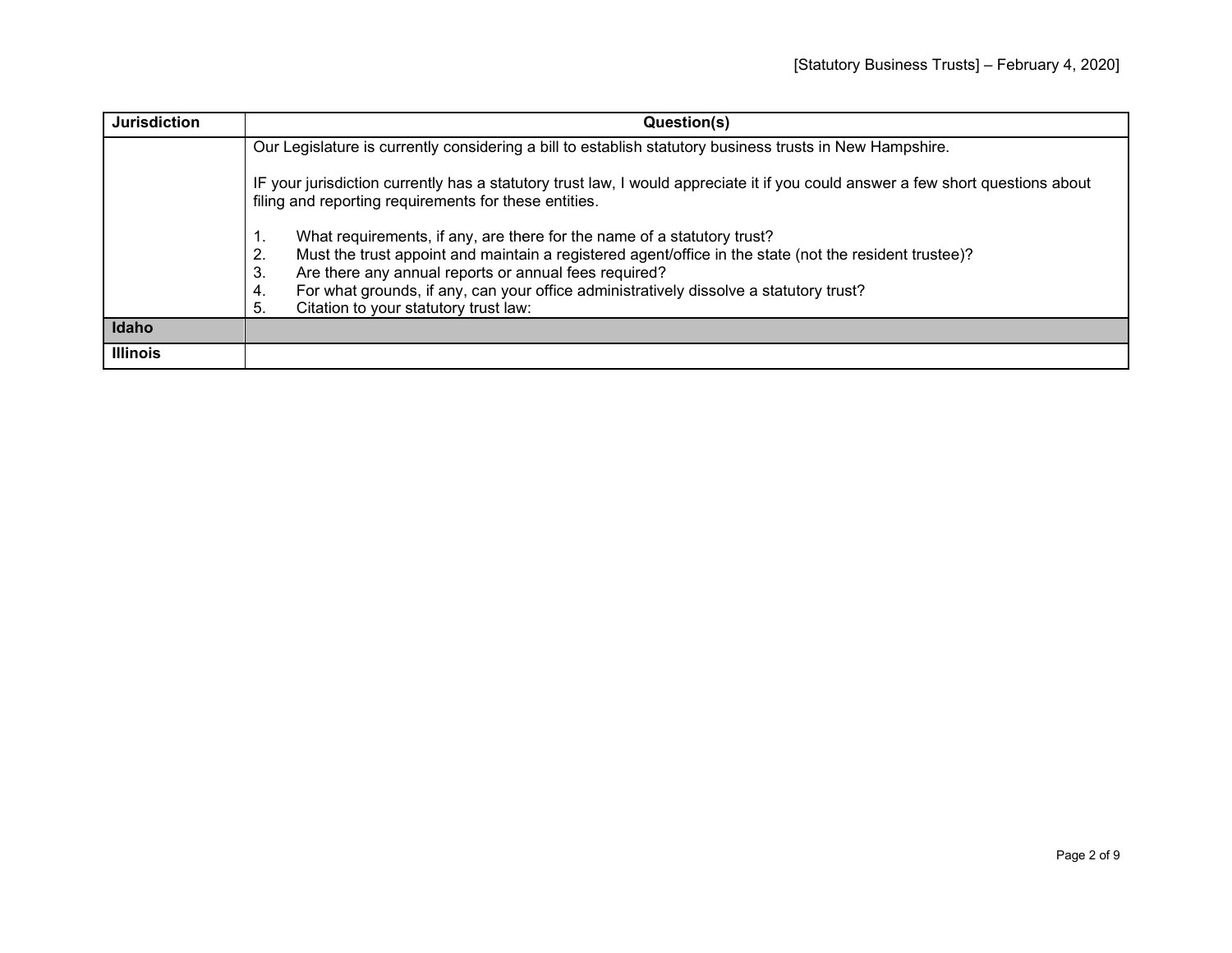| Our Legislature is currently considering a bill to establish statutory business trusts in New Hampshire.<br>IF your jurisdiction currently has a statutory trust law, I would appreciate it if you could answer a few short questions about<br>filing and reporting requirements for these entities.<br>1.<br>What requirements, if any, are there for the name of a statutory trust?<br>2.<br>Must the trust appoint and maintain a registered agent/office in the state (not the resident trustee)?<br>3.<br>Are there any annual reports or annual fees required?<br>4.<br>For what grounds, if any, can your office administratively dissolve a statutory trust?<br>5.<br>Citation to your statutory trust law:<br>What requirements, if any, are there for the name of a statutory trust? See below<br>1.<br><b>Indiana</b> |
|----------------------------------------------------------------------------------------------------------------------------------------------------------------------------------------------------------------------------------------------------------------------------------------------------------------------------------------------------------------------------------------------------------------------------------------------------------------------------------------------------------------------------------------------------------------------------------------------------------------------------------------------------------------------------------------------------------------------------------------------------------------------------------------------------------------------------------|
|                                                                                                                                                                                                                                                                                                                                                                                                                                                                                                                                                                                                                                                                                                                                                                                                                                  |
|                                                                                                                                                                                                                                                                                                                                                                                                                                                                                                                                                                                                                                                                                                                                                                                                                                  |
|                                                                                                                                                                                                                                                                                                                                                                                                                                                                                                                                                                                                                                                                                                                                                                                                                                  |
|                                                                                                                                                                                                                                                                                                                                                                                                                                                                                                                                                                                                                                                                                                                                                                                                                                  |
|                                                                                                                                                                                                                                                                                                                                                                                                                                                                                                                                                                                                                                                                                                                                                                                                                                  |
|                                                                                                                                                                                                                                                                                                                                                                                                                                                                                                                                                                                                                                                                                                                                                                                                                                  |
|                                                                                                                                                                                                                                                                                                                                                                                                                                                                                                                                                                                                                                                                                                                                                                                                                                  |
|                                                                                                                                                                                                                                                                                                                                                                                                                                                                                                                                                                                                                                                                                                                                                                                                                                  |
|                                                                                                                                                                                                                                                                                                                                                                                                                                                                                                                                                                                                                                                                                                                                                                                                                                  |
|                                                                                                                                                                                                                                                                                                                                                                                                                                                                                                                                                                                                                                                                                                                                                                                                                                  |
|                                                                                                                                                                                                                                                                                                                                                                                                                                                                                                                                                                                                                                                                                                                                                                                                                                  |
| Must the trust appoint and maintain a registered agent/office in the state (not the resident trustee)? Yes<br>2.                                                                                                                                                                                                                                                                                                                                                                                                                                                                                                                                                                                                                                                                                                                 |
| 3.<br>Are there any annual reports or annual fees required? Yes biennial report like other business entities<br>For what grounds, if any, can your office administratively dissolve a statutory trust? Same as corporations. Failure to maintain a registered<br>4.                                                                                                                                                                                                                                                                                                                                                                                                                                                                                                                                                              |
| agent/address, failure to pay biennial reports.                                                                                                                                                                                                                                                                                                                                                                                                                                                                                                                                                                                                                                                                                                                                                                                  |
| Citation to your statutory trust law: IC 23-5-1. You can look it up at<br>5.                                                                                                                                                                                                                                                                                                                                                                                                                                                                                                                                                                                                                                                                                                                                                     |
| https://nam12.safelinks.protection.outlook.com/?url=www.in.gov%2Flegislative&data=02%7C01%7Cpviverto%40azsos.gov%7Cd35a7d1f38ed458                                                                                                                                                                                                                                                                                                                                                                                                                                                                                                                                                                                                                                                                                               |
| deab708d7a9c54d18%7Cb4494a03f26d475dba4139871e763531%7C1%7C0%7C637164537191938987&sdata=mM6L340oZ4PNplcSS5%2BTc                                                                                                                                                                                                                                                                                                                                                                                                                                                                                                                                                                                                                                                                                                                  |
| Y5eQ2FNK6l98OFN3eFee7c%3D&reserved=0 <https: ?url="http%3A%2F%2Fwww.in.gov%2Flegislative&amp;&lt;/th" nam12.safelinks.protection.outlook.com=""></https:>                                                                                                                                                                                                                                                                                                                                                                                                                                                                                                                                                                                                                                                                        |
| amp;data=02%7C01%7Cpviverto%40azsos.gov%7Cd35a7d1f38ed458deab708d7a9c54d18%7Cb4494a03f26d475dba4139871e763531%7C1%7C0%7C<br>637164537191938987&sdata=aZSHBDdlEJhqh0%2FPjWzbvY2coj5oqBfMKUrosJAGzNY%3D&reserved=0>. Click the Code tab and enter the                                                                                                                                                                                                                                                                                                                                                                                                                                                                                                                                                                              |
| citation.                                                                                                                                                                                                                                                                                                                                                                                                                                                                                                                                                                                                                                                                                                                                                                                                                        |
| IC 23-5-1-4 Required filings; recordation                                                                                                                                                                                                                                                                                                                                                                                                                                                                                                                                                                                                                                                                                                                                                                                        |
| Sec. 4. (a) Any business trust, whether domestic or foreign, desiring to transact business in this state, shall file the following documents and information in                                                                                                                                                                                                                                                                                                                                                                                                                                                                                                                                                                                                                                                                  |
| the office of the secretary of state, on such forms, if any, as such secretary may prescribe:                                                                                                                                                                                                                                                                                                                                                                                                                                                                                                                                                                                                                                                                                                                                    |
| (1) An executed copy of the trust instrument by which the trust was created and of all amendments thereto or a true and correct copy thereof certified to be                                                                                                                                                                                                                                                                                                                                                                                                                                                                                                                                                                                                                                                                     |
| such by a trustee thereof before an official authorized to administer oaths or by a public official of another state, territory, or country in whose office an<br>executed copy thereof is on file.                                                                                                                                                                                                                                                                                                                                                                                                                                                                                                                                                                                                                              |
| (2) A verified list of the names and addresses of its trustees.                                                                                                                                                                                                                                                                                                                                                                                                                                                                                                                                                                                                                                                                                                                                                                  |
| (3) A balance sheet, certified by an independent certified or public accountant or firm of accountants as of the date no earlier than sixty (60) days prior to                                                                                                                                                                                                                                                                                                                                                                                                                                                                                                                                                                                                                                                                   |
| such date of filing, fairly and truly reflecting its assets and liabilities and specifically setting out its corpus and showing a net worth of not less than one                                                                                                                                                                                                                                                                                                                                                                                                                                                                                                                                                                                                                                                                 |
| thousand dollars (\$1,000). A foreign business trust shall also file a statement showing the same information required of a foreign corporation under IC 23-                                                                                                                                                                                                                                                                                                                                                                                                                                                                                                                                                                                                                                                                     |
| 1 <https: ?url="http%3A%2F%2Figa.in.gov%2Flegislative%2Flaws%2F2019%2Fic%2Ftitles%2F023%2F%2323-&lt;/th" nam12.safelinks.protection.outlook.com=""></https:>                                                                                                                                                                                                                                                                                                                                                                                                                                                                                                                                                                                                                                                                     |
| 1&data=02%7C01%7Cpviverto%40azsos.gov%7Cd35a7d1f38ed458deab708d7a9c54d18%7Cb4494a03f26d475dba4139871e763531%7C1%7C0<br>%7C637164537191938987&sdata=9v5nR2vhKQTSZnIge0f8zQ4euQWuxhrxf5oSzRzJuis%3D&reserved=0>.                                                                                                                                                                                                                                                                                                                                                                                                                                                                                                                                                                                                                   |
| (4) The name and address of its registered agent as provided in IC 23-0.5-                                                                                                                                                                                                                                                                                                                                                                                                                                                                                                                                                                                                                                                                                                                                                       |
| 4 <https: ?url="http%3A%2F%2Figa.in.gov%2Flegislative%2Flaws%2F2019%2Fite%2Ftitles%2F023%2F%2323-0.5-&lt;/th" nam12.safelinks.protection.outlook.com=""></https:>                                                                                                                                                                                                                                                                                                                                                                                                                                                                                                                                                                                                                                                                |
| 4&:data=02%7C01%7Cpviverto%40azsos.gov%7Cd35a7d1f38ed458deab708d7a9c54d18%7Cb4494a03f26d475dba4139871e763531%7C1%7C0%7                                                                                                                                                                                                                                                                                                                                                                                                                                                                                                                                                                                                                                                                                                           |
| C637164537191938987&sdata=j07HkAjtnlNagXCxSvxirMFwJWViFcH7cxLCYxCm83M%3D&reserved=0>.                                                                                                                                                                                                                                                                                                                                                                                                                                                                                                                                                                                                                                                                                                                                            |
| (b) A foreign business trust shall comply with and be subject to all the provisions of IC 23-<br>1 <https: ?url="http%3A%2F%2Figa.in.gov%2Flegislative%2Flaws%2F2019%2Fic%2Ftitles%2F023%2F%2323-&lt;/th" nam12.safelinks.protection.outlook.com=""></https:>                                                                                                                                                                                                                                                                                                                                                                                                                                                                                                                                                                    |
| 1&data=02%7C01%7Cpviverto%40azsos.gov%7Cd35a7d1f38ed458deab708d7a9c54d18%7Cb4494a03f26d475dba4139871e763531%7C1%7C0                                                                                                                                                                                                                                                                                                                                                                                                                                                                                                                                                                                                                                                                                                              |
| %7C637164537191938987&sdata=9v5nR2vhKQTSZnIge0f8zQ4euQWuxhrxf5oSzRzJuis%3D&reserved=0> as though it were a foreign                                                                                                                                                                                                                                                                                                                                                                                                                                                                                                                                                                                                                                                                                                               |
| corporation. Before commencement of business in Indiana every trust, domestic or foreign, shall record in the office of the county recorder of the county in                                                                                                                                                                                                                                                                                                                                                                                                                                                                                                                                                                                                                                                                     |
| which the principal office of said business trust in this state is located a copy of the trust instrument duly bearing the file mark of the secretary of state.                                                                                                                                                                                                                                                                                                                                                                                                                                                                                                                                                                                                                                                                  |
| Formerly: Acts 1963, c.353, s.4. As amended by P.L.149-1986, SEC.48; P.L.34-1997, SEC.13; P.L.118-2017, SEC.48.                                                                                                                                                                                                                                                                                                                                                                                                                                                                                                                                                                                                                                                                                                                  |
| IC 23-5-1-9 Applicability of general corporate laws                                                                                                                                                                                                                                                                                                                                                                                                                                                                                                                                                                                                                                                                                                                                                                              |
| Sec. 9. Business trusts and certificates of beneficial interests in business trusts are subject to all applicable provisions of law, relating to domestic and<br>foreign corporations, respectively, with regard to the issuance and transfer of securities, merger into a domestic corporation, and the filing of required                                                                                                                                                                                                                                                                                                                                                                                                                                                                                                      |
| statements, reports and service of process.                                                                                                                                                                                                                                                                                                                                                                                                                                                                                                                                                                                                                                                                                                                                                                                      |
| Formerly: Acts 1963, c.353, s.9. As amended by P.L.34-1987, SEC.330; P.L.80-1989, SEC.16; P.L.226-1989, SEC.4.                                                                                                                                                                                                                                                                                                                                                                                                                                                                                                                                                                                                                                                                                                                   |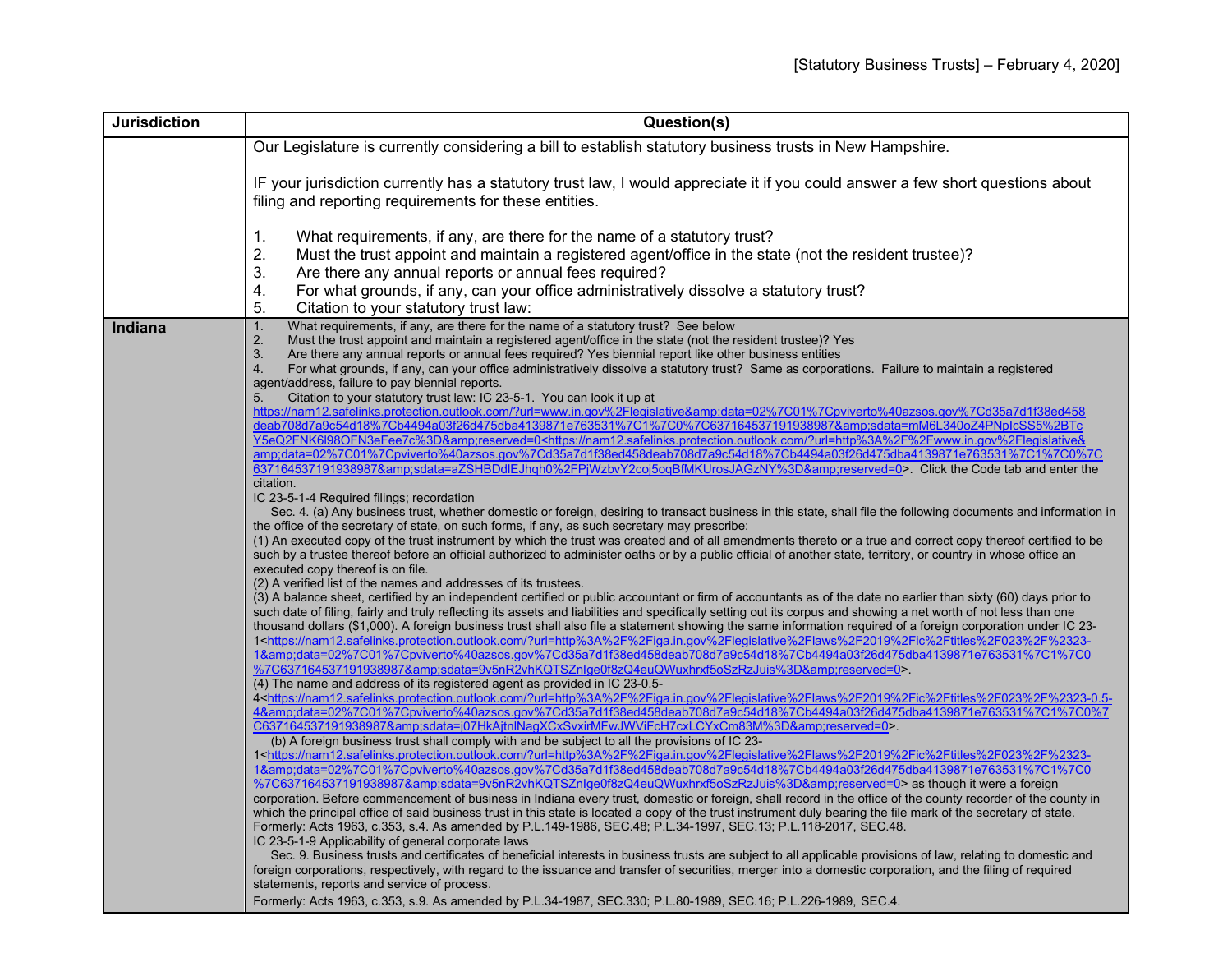| <b>Jurisdiction</b>  | Question(s)                                                                                                                                                                                                                                                                                                                                                                                                 |
|----------------------|-------------------------------------------------------------------------------------------------------------------------------------------------------------------------------------------------------------------------------------------------------------------------------------------------------------------------------------------------------------------------------------------------------------|
|                      | Our Legislature is currently considering a bill to establish statutory business trusts in New Hampshire.                                                                                                                                                                                                                                                                                                    |
|                      | IF your jurisdiction currently has a statutory trust law, I would appreciate it if you could answer a few short questions about<br>filing and reporting requirements for these entities.                                                                                                                                                                                                                    |
|                      | What requirements, if any, are there for the name of a statutory trust?<br>1.<br>Must the trust appoint and maintain a registered agent/office in the state (not the resident trustee)?<br>2.<br>Are there any annual reports or annual fees required?<br>3.<br>For what grounds, if any, can your office administratively dissolve a statutory trust?<br>4.<br>Citation to your statutory trust law:<br>5. |
| <b>lowa</b>          |                                                                                                                                                                                                                                                                                                                                                                                                             |
| <b>Kansas</b>        |                                                                                                                                                                                                                                                                                                                                                                                                             |
| Kentucky             |                                                                                                                                                                                                                                                                                                                                                                                                             |
| Louisiana            | Currently, Louisiana does not have statutory business trusts.--thanks                                                                                                                                                                                                                                                                                                                                       |
| <b>Maine</b>         |                                                                                                                                                                                                                                                                                                                                                                                                             |
| <b>Maryland</b>      |                                                                                                                                                                                                                                                                                                                                                                                                             |
| <b>Massachusetts</b> |                                                                                                                                                                                                                                                                                                                                                                                                             |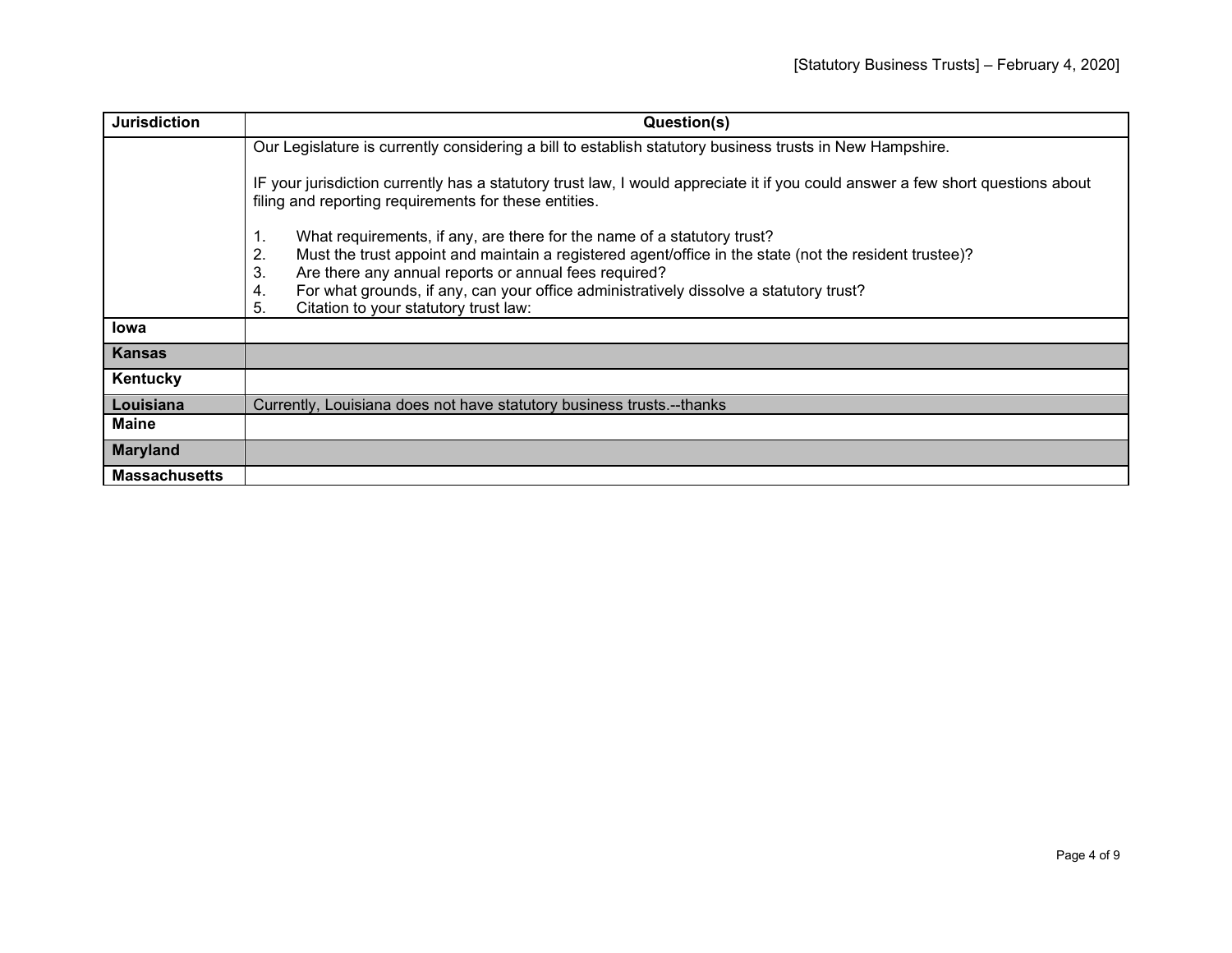| <b>Jurisdiction</b> | Question(s)                                                                                                                                   |
|---------------------|-----------------------------------------------------------------------------------------------------------------------------------------------|
|                     | Our Legislature is currently considering a bill to establish statutory business trusts in New Hampshire.                                      |
|                     |                                                                                                                                               |
|                     | IF your jurisdiction currently has a statutory trust law, I would appreciate it if you could answer a few short questions about               |
|                     | filing and reporting requirements for these entities.                                                                                         |
|                     |                                                                                                                                               |
|                     | 1.<br>What requirements, if any, are there for the name of a statutory trust?                                                                 |
|                     | 2.<br>Must the trust appoint and maintain a registered agent/office in the state (not the resident trustee)?                                  |
|                     | 3.<br>Are there any annual reports or annual fees required?                                                                                   |
|                     | 4.<br>For what grounds, if any, can your office administratively dissolve a statutory trust?                                                  |
|                     | 5.<br>Citation to your statutory trust law:                                                                                                   |
| <b>Michigan</b>     | 1. What requirements, if any, are there for the name of a statutory trust?                                                                    |
|                     | The same requirements that apply to foreign profit corporations. See MCL 450.1212 <https: nam12.safelinks.protection.<="" th=""></https:>     |
|                     | outlook.com/?url=http%3A%2F%2Flegislature.mi.gov%2Fdoc.aspx%3Fmcl-450-1212&data=02%7C01%7C                                                    |
|                     | pviverto%40azsos.gov%7Cb7658cd531144bfa774108d7ab2d0421%7Cb4494a03f26d475dba4139871e763531%                                                   |
|                     | 7C1%7C0%7C637166082161284744&sdata=Bx9w4iS18BPw33R16ISXdeJBcBvDXU8MeCCXaBBYH8Q%3D&                                                            |
|                     | reserved=0>(2). However, the word "trust" is usually restricted in its use in the name of an entity, but foreign business trusts or statutory |
|                     | trusts are an exception.                                                                                                                      |
|                     | 1. Must the trust appoint and maintain a registered agent/office in the state (not the resident trustee)?                                     |
|                     | Yes, see MCL 450.2015 <https: ?url="http%3A%2F%2Flegislature.mi.gov%2&lt;/th" nam12.safelinks.protection.outlook.com=""></https:>             |
|                     | Fdoc.aspx%3Fmcl-450-2015&data=02%7C01%7Cpviverto%40azsos.gov%7Cb7658cd531144bfa774108d7                                                       |
|                     | ab2d0421%7Cb4494a03f26d475dba4139871e763531%7C1%7C0%7C637166082161284744&sdata=rZutLby                                                        |
|                     | Hyl8ScWxkbhaEytCoJ6CbLSKKnrR91c%2BdSWU%3D&reserved=0>(d).                                                                                     |
|                     |                                                                                                                                               |
|                     | 1. Are there any annual reports or annual fees required?                                                                                      |
|                     | Yes, the same annual report that is required for foreign profit corporations. The fee is \$25.00.                                             |
|                     | 1. For what grounds, if any, can your office administratively dissolve a statutory trust?                                                     |
|                     | The same provisions that apply to revoking a certificate of authority for a foreign corporation that is transacting business in Michigan. See |
|                     | MCL 450.2041 <https: ?url="http%3A%2F%2Flegislature.mi.gov%2Fdoc.&lt;/th" nam12.safelinks.protection.outlook.com=""></https:>                 |
|                     | aspx%3Fmcl-450-2041&data=02%7C01%7Cpviverto%40azsos.gov%7Cb7658cd531144bfa774108d7ab2d0421%                                                   |
|                     | 7Cb4494a03f26d475dba4139871e763531%7C1%7C0%7C637166082161284744&sdata=S3a8sTPbuOLNhA2                                                         |
|                     | m5Ht%2BxmhszFulYEwgp%2BJFLnw7aBc%3D&reserved=0> and MCL 450.2042 <https: nam12.safelinks.protection.<="" th=""></https:>                      |
|                     | outlook.com/?url=http%3A%2F%2Fleqislature.mi.gov%2Fdoc.aspx%3Fmcl-450-2042&data=02%7C01%7Cpviverto                                            |
|                     | %40azsos.gov%7Cb7658cd531144bfa774108d7ab2d0421%7Cb4494a03f26d475dba4139871e763531%7C1%7C0%7                                                  |
|                     | C637166082161284744&sdata=s0fjAhGhct0q%2BknY4KGHvuJqBDIAvKYcOZ%2F2biTjGMA%3D&reserved=0>.                                                     |
|                     | 1. Citation to your statutory trust law:MCL 450.2014 <https: ?url="http%3A%2F%2F&lt;/th" nam12.safelinks.protection.outlook.com=""></https:>  |
|                     | legislature.mi.gov%2Fdoc.aspx%3Fmcl-450-2014&data=02%7C01%7Cpviverto%40azsos.gov%7Cb7658cd531144bfa                                           |
|                     | 774108d7ab2d0421%7Cb4494a03f26d475dba4139871e763531%7C1%7C0%7C637166082161284744&                                                             |
|                     | ;sdata=91quUAcozYtZ%2B6CyczulR64aX6t9T4h8PJrueCZjDms%3D&reserved=0>. It refers to MCL 450.2001 to 450.2055,                                   |
|                     | which are sections of Chapter 10 <https: ?url="http%3A%2F%2Flegislature.mi.gov%2&lt;/th" nam12.safelinks.protection.outlook.com=""></https:>  |
|                     | Fdoc.aspx%3Fmcl-284-1972-10&data=02%7C01%7Cpviverto%40azsos.gov%7Cb7658cd531144bfa774108d7ab2d0421%                                           |
|                     | 7Cb4494a03f26d475dba4139871e763531%7C1%7C0%7C637166082161284744&sdata=BY%2F7xZ1c0wA3558i5r2Wy%2                                               |
|                     | FRSKXEZ5g6t1ld5MnX3LnA%3D&reserved=0> of the Michigan Business Corporation Act. MCL 450.2064 <https: nam12.safelinks.<="" th=""></https:>     |
|                     | protection.outlook.com/?url=http%3A%2F%2Flegislature.mi.gov%2Fdoc.aspx%3Fmcl-450-2064&data=02%7C01%7Cpviverto%                                |
|                     | 40azsos.gov%7Cb7658cd531144bfa774108d7ab2d0421%7Cb4494a03f26d475dba4139871e763531%7C1%7C0%7C637166082                                         |
|                     | 161284744&sdata=%2BoYnqwgqc2pITiYhix%2Fo9Jjaaed7NstRN0CLM5XKniA%3D&reserved=0>.                                                               |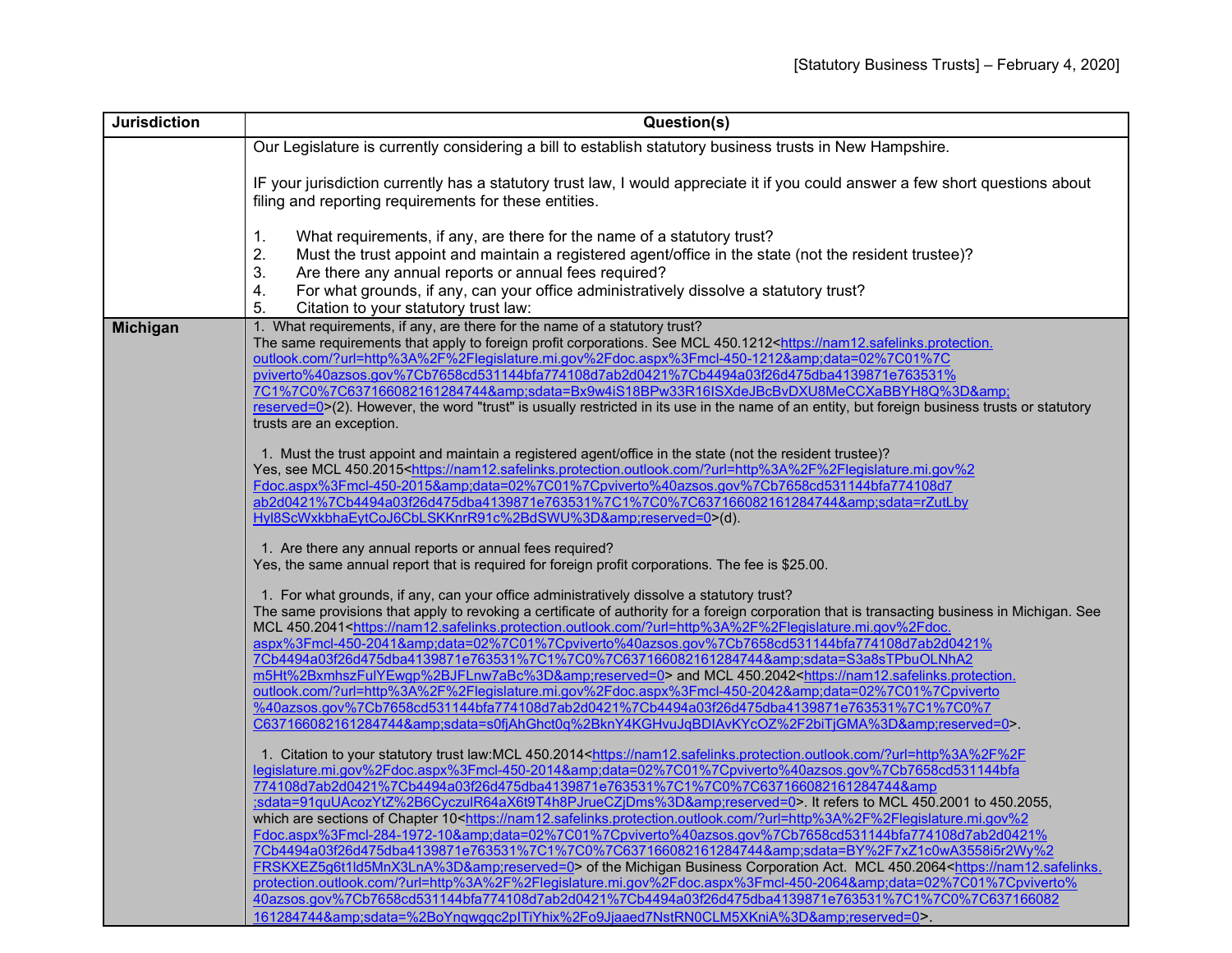| <b>Jurisdiction</b>   | Question(s)                                                                                                                                                                                                                                                                                                                                                                                                                                                                                                                                     |
|-----------------------|-------------------------------------------------------------------------------------------------------------------------------------------------------------------------------------------------------------------------------------------------------------------------------------------------------------------------------------------------------------------------------------------------------------------------------------------------------------------------------------------------------------------------------------------------|
|                       | Our Legislature is currently considering a bill to establish statutory business trusts in New Hampshire.                                                                                                                                                                                                                                                                                                                                                                                                                                        |
|                       | IF your jurisdiction currently has a statutory trust law, I would appreciate it if you could answer a few short questions about<br>filing and reporting requirements for these entities.                                                                                                                                                                                                                                                                                                                                                        |
|                       | 1.<br>What requirements, if any, are there for the name of a statutory trust?<br>Must the trust appoint and maintain a registered agent/office in the state (not the resident trustee)?<br>2.<br>Are there any annual reports or annual fees required?<br>3.<br>For what grounds, if any, can your office administratively dissolve a statutory trust?<br>4.<br>5.<br>Citation to your statutory trust law:                                                                                                                                     |
| <b>Minnesota</b>      |                                                                                                                                                                                                                                                                                                                                                                                                                                                                                                                                                 |
| <b>Mississippi</b>    |                                                                                                                                                                                                                                                                                                                                                                                                                                                                                                                                                 |
| <b>Missouri</b>       |                                                                                                                                                                                                                                                                                                                                                                                                                                                                                                                                                 |
| <b>Montana</b>        |                                                                                                                                                                                                                                                                                                                                                                                                                                                                                                                                                 |
| <b>Nebraska</b>       |                                                                                                                                                                                                                                                                                                                                                                                                                                                                                                                                                 |
| <b>Nevada</b>         | Below is a link to Nevada's statutes on business trusts, which address all of your questions, with the exception of question #4.<br>We will only administratively dissolve a business trust by court order.<br>https://nam12.safelinks.protection.outlook.com/?url=https%3A%2F%2Fwww.leg.state.nv.us%2FNRS%2FNRS-<br>088A.html&data=02%7C01%7Cpviverto%40azsos.gov%7C2665f61bf9ed4ecf07a708d7b63eef20%7Cb4494a03f26d475<br>dba4139871e763531%7C1%7C0%7C637178253736720844&sdata=l2lJGoa2ugcZifLpVigSNAS%2FCvT2zvZw7OimOH<br>YqXn4%3D&reserved=0 |
| <b>New Hampshire</b>  |                                                                                                                                                                                                                                                                                                                                                                                                                                                                                                                                                 |
| <b>New Jersey</b>     |                                                                                                                                                                                                                                                                                                                                                                                                                                                                                                                                                 |
| <b>New Mexico</b>     |                                                                                                                                                                                                                                                                                                                                                                                                                                                                                                                                                 |
| <b>New York</b>       |                                                                                                                                                                                                                                                                                                                                                                                                                                                                                                                                                 |
| <b>North Carolina</b> |                                                                                                                                                                                                                                                                                                                                                                                                                                                                                                                                                 |
| <b>North Dakota</b>   |                                                                                                                                                                                                                                                                                                                                                                                                                                                                                                                                                 |
| Ohio                  |                                                                                                                                                                                                                                                                                                                                                                                                                                                                                                                                                 |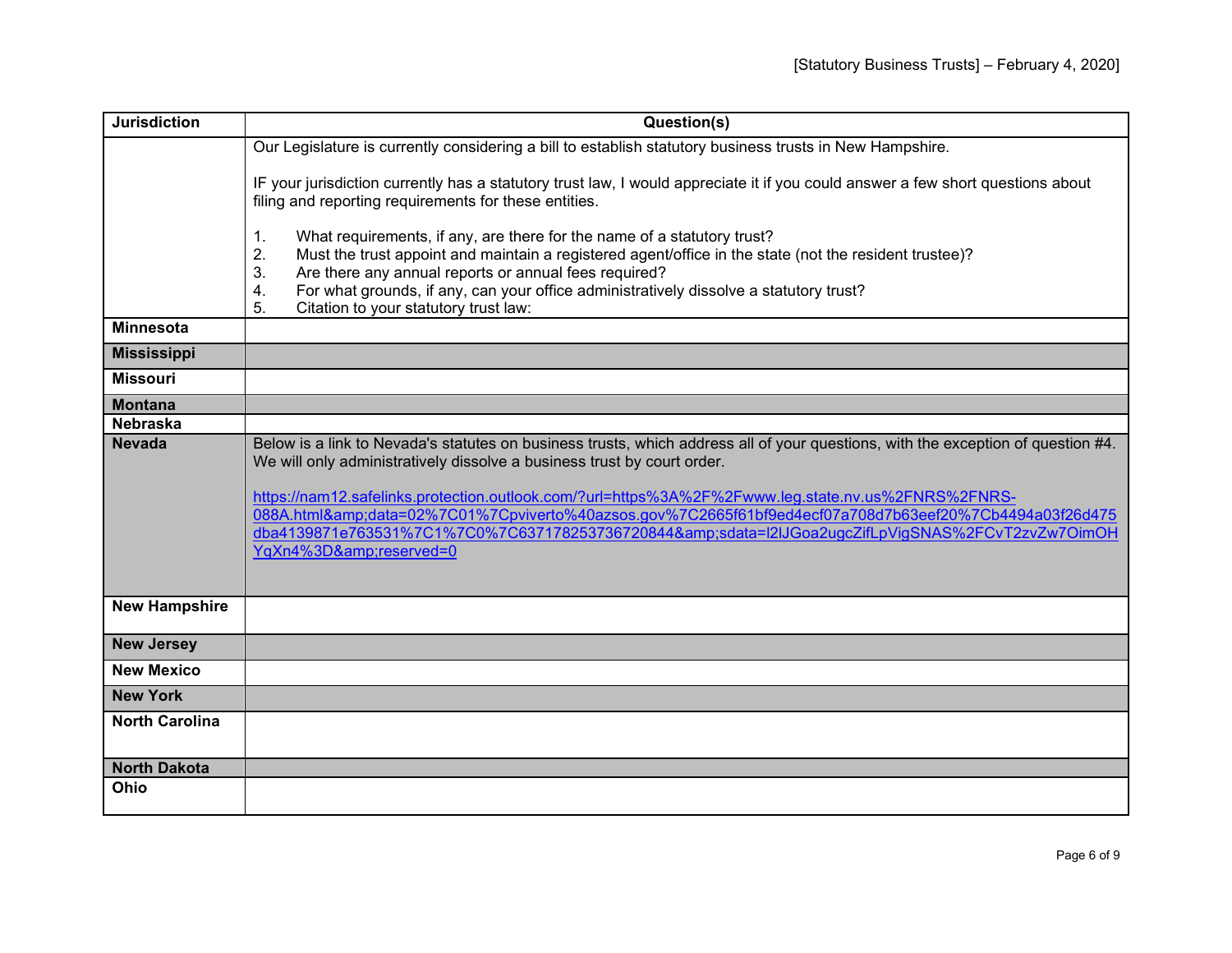| <b>Jurisdiction</b>   | Question(s)                                                                                                                                                                                                                                                                                                                                                                                                                                                                                                                                                                                                                                                                                                                                                                                                                                                                                                                                                                                                                                                                                                                                                                                                                                                |
|-----------------------|------------------------------------------------------------------------------------------------------------------------------------------------------------------------------------------------------------------------------------------------------------------------------------------------------------------------------------------------------------------------------------------------------------------------------------------------------------------------------------------------------------------------------------------------------------------------------------------------------------------------------------------------------------------------------------------------------------------------------------------------------------------------------------------------------------------------------------------------------------------------------------------------------------------------------------------------------------------------------------------------------------------------------------------------------------------------------------------------------------------------------------------------------------------------------------------------------------------------------------------------------------|
|                       | Our Legislature is currently considering a bill to establish statutory business trusts in New Hampshire.                                                                                                                                                                                                                                                                                                                                                                                                                                                                                                                                                                                                                                                                                                                                                                                                                                                                                                                                                                                                                                                                                                                                                   |
|                       | IF your jurisdiction currently has a statutory trust law, I would appreciate it if you could answer a few short questions about<br>filing and reporting requirements for these entities.                                                                                                                                                                                                                                                                                                                                                                                                                                                                                                                                                                                                                                                                                                                                                                                                                                                                                                                                                                                                                                                                   |
|                       | 1.<br>What requirements, if any, are there for the name of a statutory trust?<br>2.<br>Must the trust appoint and maintain a registered agent/office in the state (not the resident trustee)?<br>3.<br>Are there any annual reports or annual fees required?<br>For what grounds, if any, can your office administratively dissolve a statutory trust?<br>4.<br>Citation to your statutory trust law:<br>5.                                                                                                                                                                                                                                                                                                                                                                                                                                                                                                                                                                                                                                                                                                                                                                                                                                                |
| <b>Oklahoma</b>       |                                                                                                                                                                                                                                                                                                                                                                                                                                                                                                                                                                                                                                                                                                                                                                                                                                                                                                                                                                                                                                                                                                                                                                                                                                                            |
| Oregon                |                                                                                                                                                                                                                                                                                                                                                                                                                                                                                                                                                                                                                                                                                                                                                                                                                                                                                                                                                                                                                                                                                                                                                                                                                                                            |
| Pennsylvania          | 1. What requirements, if any, are there for the name of a statutory trust? none really - "the proper name of a domestic<br>business trust or registered foreign business trust shall not be required to contain a word or abbreviation indicating that it is a<br>business trust." 15 Pa.C.S.A. ? 205. Otherwise, it must follow the general name rules at 15 Pa.C.S.A. ? 202 (be<br>distinguishable, not contain certain protected words, etc.)<br>2. Must the trust appoint and maintain a registered agent/office in the state (not the resident trustee)? No agent required.<br>Pennsylvania is alone in the registration wilderness in that it does not require registered agents for any filing associations. It<br>does require a registered office address for all filing entities. But that may be a commercial registered office provider. See 15<br>Pa.C.S.A. ? 9504 (relating to Registered office).<br>3. Are there any annual reports or annual fees required? none<br>4. For what grounds, if any, can your office administratively dissolve a statutory trust? none other than pursuant to a court<br>order.<br>5. Citation to your statutory trust law: Chapter 95 of Title 15 (15 Pa.C.S.A. ? 9501 - ? 9507) relating to Business Trusts |
| <b>Rhode Island</b>   | Rhode Island does not have Statutory Business Trusts.                                                                                                                                                                                                                                                                                                                                                                                                                                                                                                                                                                                                                                                                                                                                                                                                                                                                                                                                                                                                                                                                                                                                                                                                      |
| <b>South Carolina</b> |                                                                                                                                                                                                                                                                                                                                                                                                                                                                                                                                                                                                                                                                                                                                                                                                                                                                                                                                                                                                                                                                                                                                                                                                                                                            |
| <b>South Dakota</b>   |                                                                                                                                                                                                                                                                                                                                                                                                                                                                                                                                                                                                                                                                                                                                                                                                                                                                                                                                                                                                                                                                                                                                                                                                                                                            |
| <b>Tennessee</b>      |                                                                                                                                                                                                                                                                                                                                                                                                                                                                                                                                                                                                                                                                                                                                                                                                                                                                                                                                                                                                                                                                                                                                                                                                                                                            |
| <b>Texas</b>          |                                                                                                                                                                                                                                                                                                                                                                                                                                                                                                                                                                                                                                                                                                                                                                                                                                                                                                                                                                                                                                                                                                                                                                                                                                                            |
| <b>Utah</b>           |                                                                                                                                                                                                                                                                                                                                                                                                                                                                                                                                                                                                                                                                                                                                                                                                                                                                                                                                                                                                                                                                                                                                                                                                                                                            |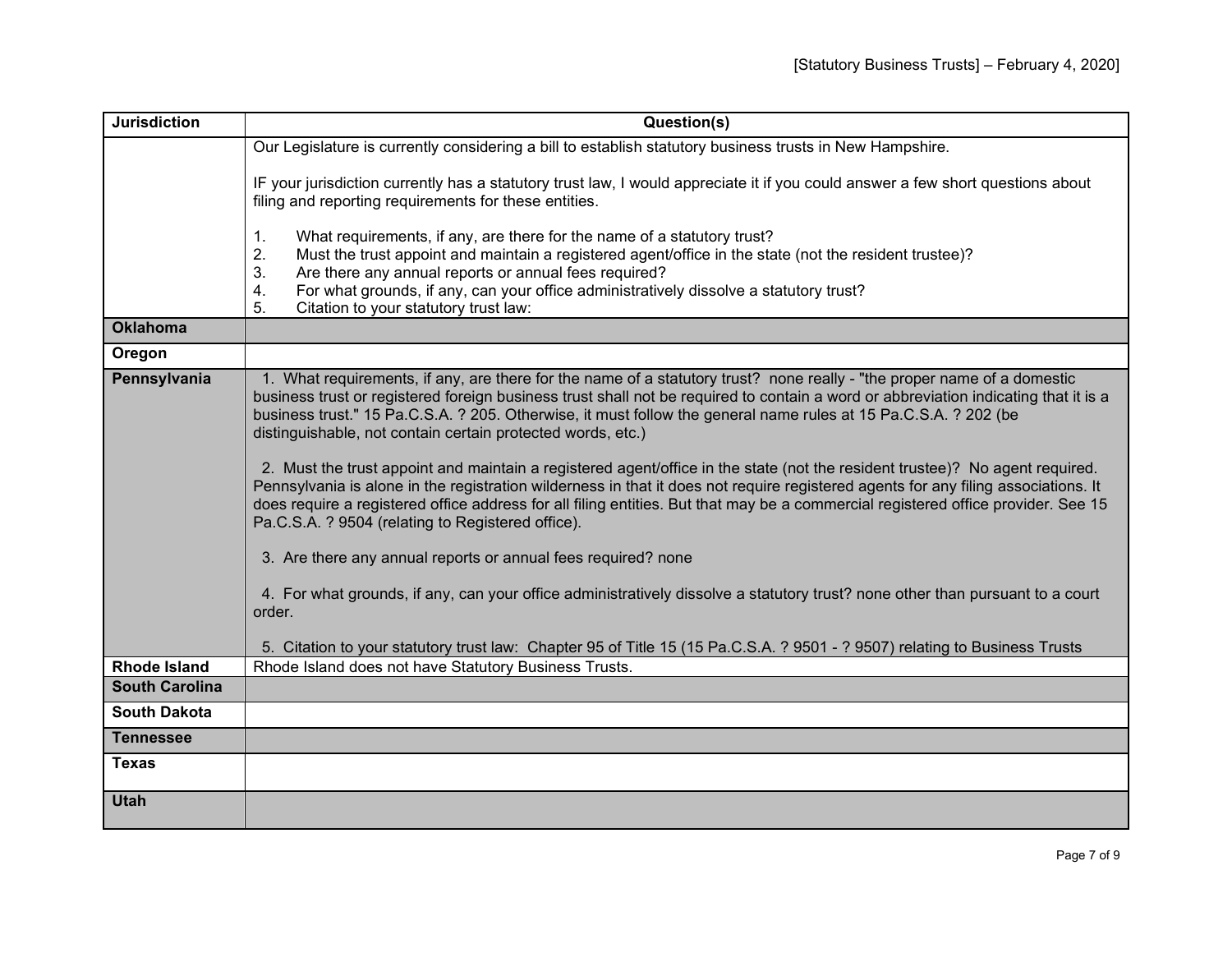| <b>Jurisdiction</b>  | Question(s)                                                                                                                                                                                                                                                                                                                                                                                                 |
|----------------------|-------------------------------------------------------------------------------------------------------------------------------------------------------------------------------------------------------------------------------------------------------------------------------------------------------------------------------------------------------------------------------------------------------------|
|                      | Our Legislature is currently considering a bill to establish statutory business trusts in New Hampshire.                                                                                                                                                                                                                                                                                                    |
|                      | IF your jurisdiction currently has a statutory trust law, I would appreciate it if you could answer a few short questions about<br>filing and reporting requirements for these entities.                                                                                                                                                                                                                    |
|                      | 1.<br>What requirements, if any, are there for the name of a statutory trust?<br>Must the trust appoint and maintain a registered agent/office in the state (not the resident trustee)?<br>2.<br>3.<br>Are there any annual reports or annual fees required?<br>For what grounds, if any, can your office administratively dissolve a statutory trust?<br>4.<br>5.<br>Citation to your statutory trust law: |
| <b>Vermont</b>       |                                                                                                                                                                                                                                                                                                                                                                                                             |
| Virginia             |                                                                                                                                                                                                                                                                                                                                                                                                             |
| Washington           |                                                                                                                                                                                                                                                                                                                                                                                                             |
| <b>West Virginia</b> |                                                                                                                                                                                                                                                                                                                                                                                                             |
| <b>Wisconsin</b>     |                                                                                                                                                                                                                                                                                                                                                                                                             |
| Wyoming              | What requirements, if any, are there for the name of a statutory trust?<br>1.                                                                                                                                                                                                                                                                                                                               |
|                      | A statutory trust name need not include the words ?statutory trust.? However, if a name does consist of the word ?statutory?<br>it must immediately precede the word ?trust.?                                                                                                                                                                                                                               |
|                      | 2.<br>Must the trust appoint and maintain a registered agent/office in the state (not the resident trustee)?                                                                                                                                                                                                                                                                                                |
|                      | Each statutory trust shall have and continuously maintain a registered agent/registered office.                                                                                                                                                                                                                                                                                                             |
|                      | 3.<br>Are there any annual reports or annual fees required?                                                                                                                                                                                                                                                                                                                                                 |
|                      | An annual tax of one hundred dollars (\$100.00), is due on January 2 of each year. This tax is delinquent if not paid by<br>February 1 and an additional one hundred dollars (\$100.00) is due (total of \$200.00).                                                                                                                                                                                         |
|                      | For what grounds, if any, can your office administratively<br>4.<br>dissolve a statutory trust?                                                                                                                                                                                                                                                                                                             |
|                      | If a statutory trust fails to maintain a registered agent/registered office or pay the annual fee.                                                                                                                                                                                                                                                                                                          |
|                      | 5.<br>Citation to your statutory trust law:                                                                                                                                                                                                                                                                                                                                                                 |
|                      | W.S. 17-23-101 ? W.S. 17-23-302                                                                                                                                                                                                                                                                                                                                                                             |